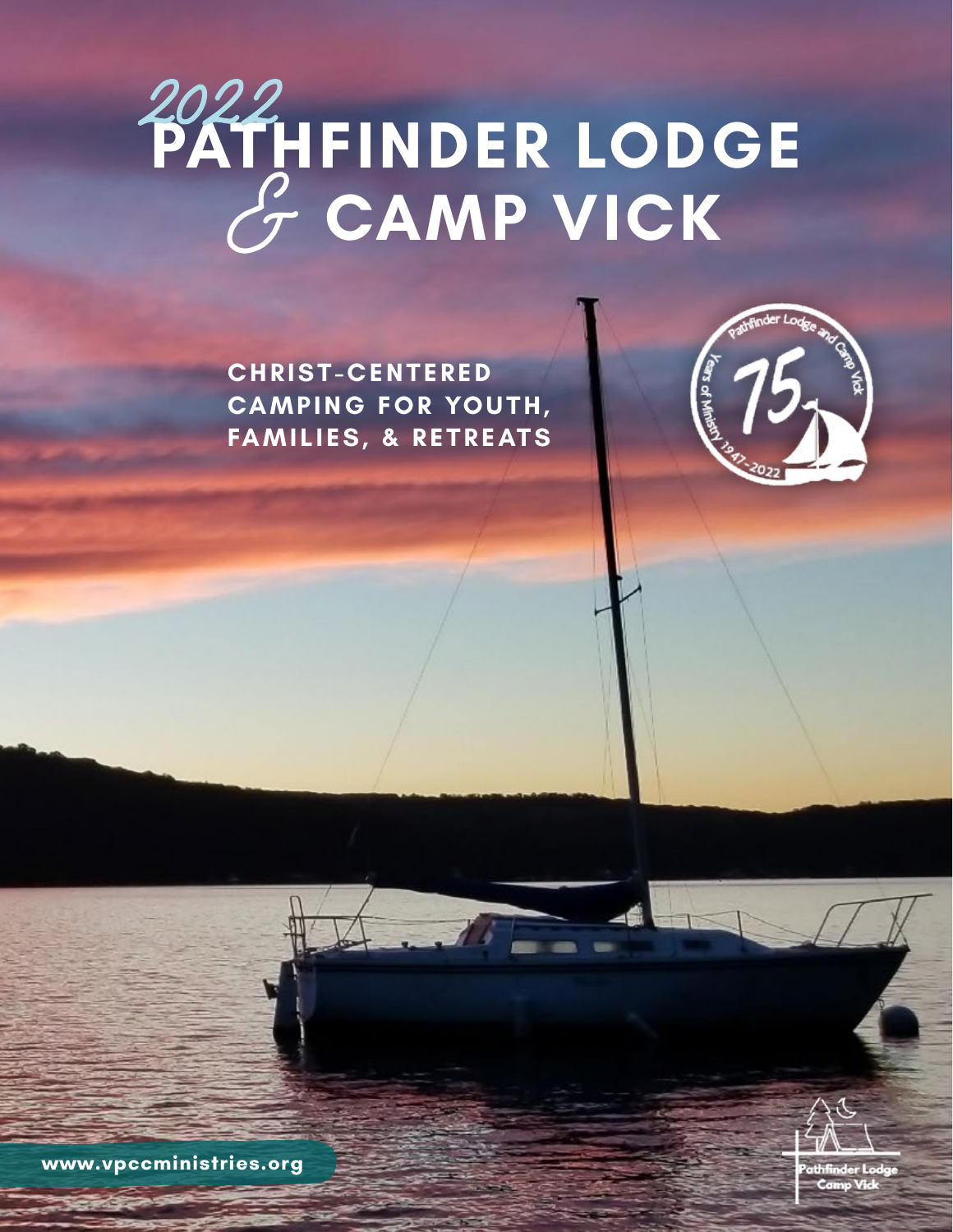

# **LIVING STONES...**





### **I PETER 2:5; PROVERBS 31:10**

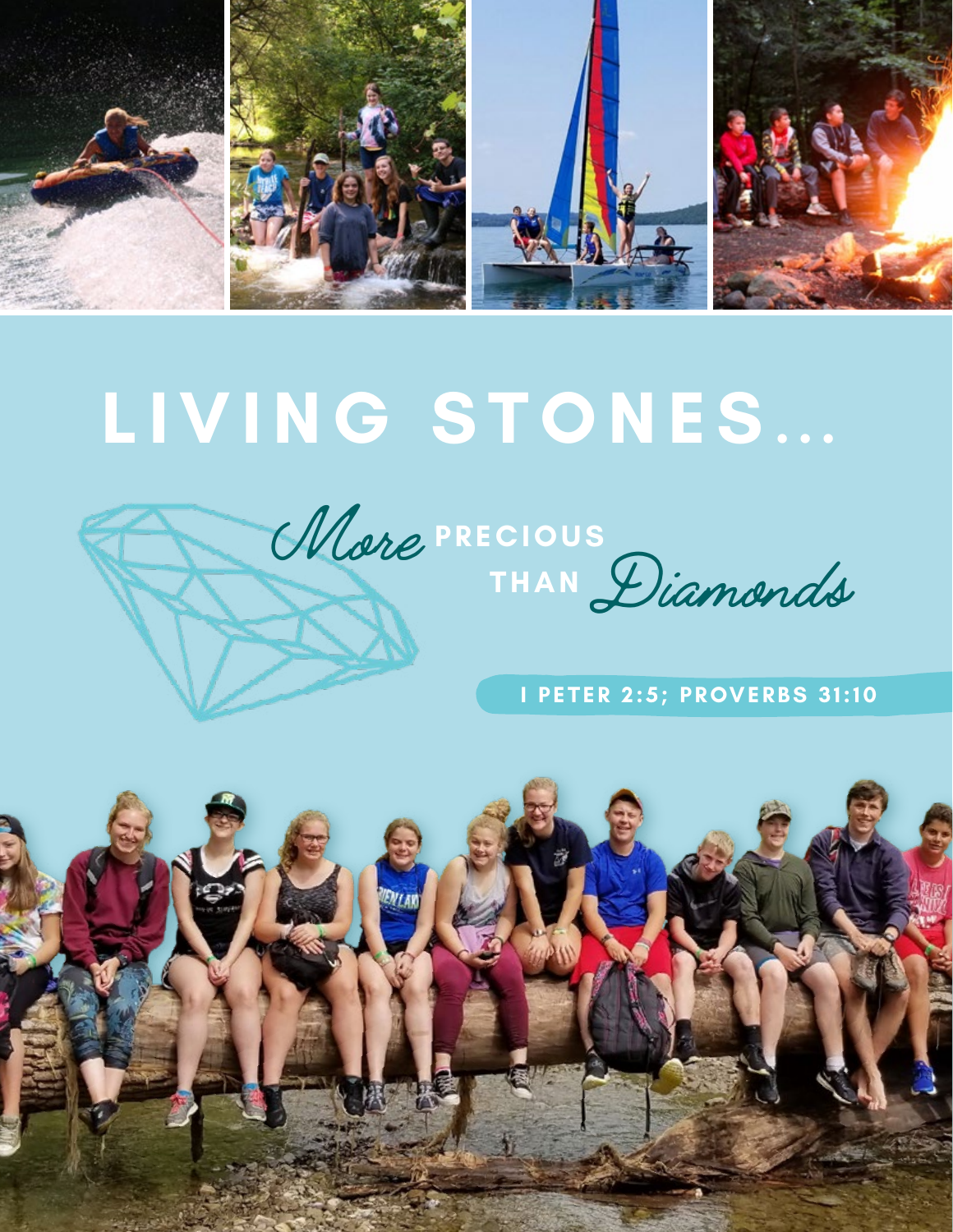## **PATHER INDER LODGE** 2022 schedule

#### 1041 COUNTY HIGHWAY 31, COOPERSTOWN, NY

| <b>JUNE 26-JULY 1</b>          |                         |              |  |  |
|--------------------------------|-------------------------|--------------|--|--|
| <b>Pathfinder Investigates</b> | <b>4th-7th Grades</b>   | <b>\$470</b> |  |  |
| <b>Xtreme Outdoors</b>         | 5th-10th Grades         | <b>\$470</b> |  |  |
| <b>Discovery</b>               | 2nd-4th Grades          | <b>\$470</b> |  |  |
| <b>JULY 1-5</b>                |                         |              |  |  |
| <b>July 4th Family Camp</b>    | see website for pricing |              |  |  |
| <b>JULY 5-8</b>                |                         |              |  |  |
| <b>Beginners 1</b>             | 1st-4th Grades          | <b>S310</b>  |  |  |
| <b>Leadership Training</b>     | 10th-12th Grades        | \$250        |  |  |
| <b>JULY 10-15</b>              |                         |              |  |  |
| <b>Water Adventure</b>         | <b>7th-12th Grades</b>  | <b>\$495</b> |  |  |
| Life-Sized Games               | <b>4th-7th Grades</b>   | \$470        |  |  |
| <b>De-Stress Week</b>          | 6th-12th Grades         | <b>\$470</b> |  |  |
| <b>JULY 17-22</b>              |                         |              |  |  |
| <b>Sailing</b>                 | <b>7th-12th Grades</b>  | <b>S470</b>  |  |  |
| <b>Exploration Explosion</b>   | <b>4th-7th Grades</b>   | \$470        |  |  |
| Jr./Sr. High Challenge         | 8th-12th Grades         | <b>\$470</b> |  |  |
| <b>AUGUST 14-19</b>            |                         |              |  |  |
| <b>Replay Week</b>             | <b>4th-10th Grades</b>  | <b>\$470</b> |  |  |

**Family Camp see website for pricing**

Bring your family or church group out to enjoy God's creation with a relaxing time at camp! These semi-programmed weeks offer a variety of activities to choose from on your own schedule. Rent a cabin or camp out on the ballfield and then hit the water, trails, or craft lodge. Meals are included.

#### **AUGUST 16-19**

**Beginners 2 (Begin Again) 1st-4th Grades \$310**

#### **AUGUST 26-28**

#### **75th Anniversary Celebration**

Join us as we celebrate 75 years of Vick and Pathfinder camping! We will be enjoying fellowship, camp activities, reminiscing, making new memories, and worshipping our Creator.

**[CLICK HERE FOR ANNIVERSARY EVENT SCHEDULE AND REGISTRATION](http://www.vpccministries.org/pathfinder-lodge/pathfinder75/)**



**Each camp has a different age-appropriate program, while also including classic camp activities, such as swimming, boating, hiking, etc. Each day, campers will participate in Bible studies and chapel services and will have the opportunity to interact with other camps during meals, afternoon activities, and evening programs.** 

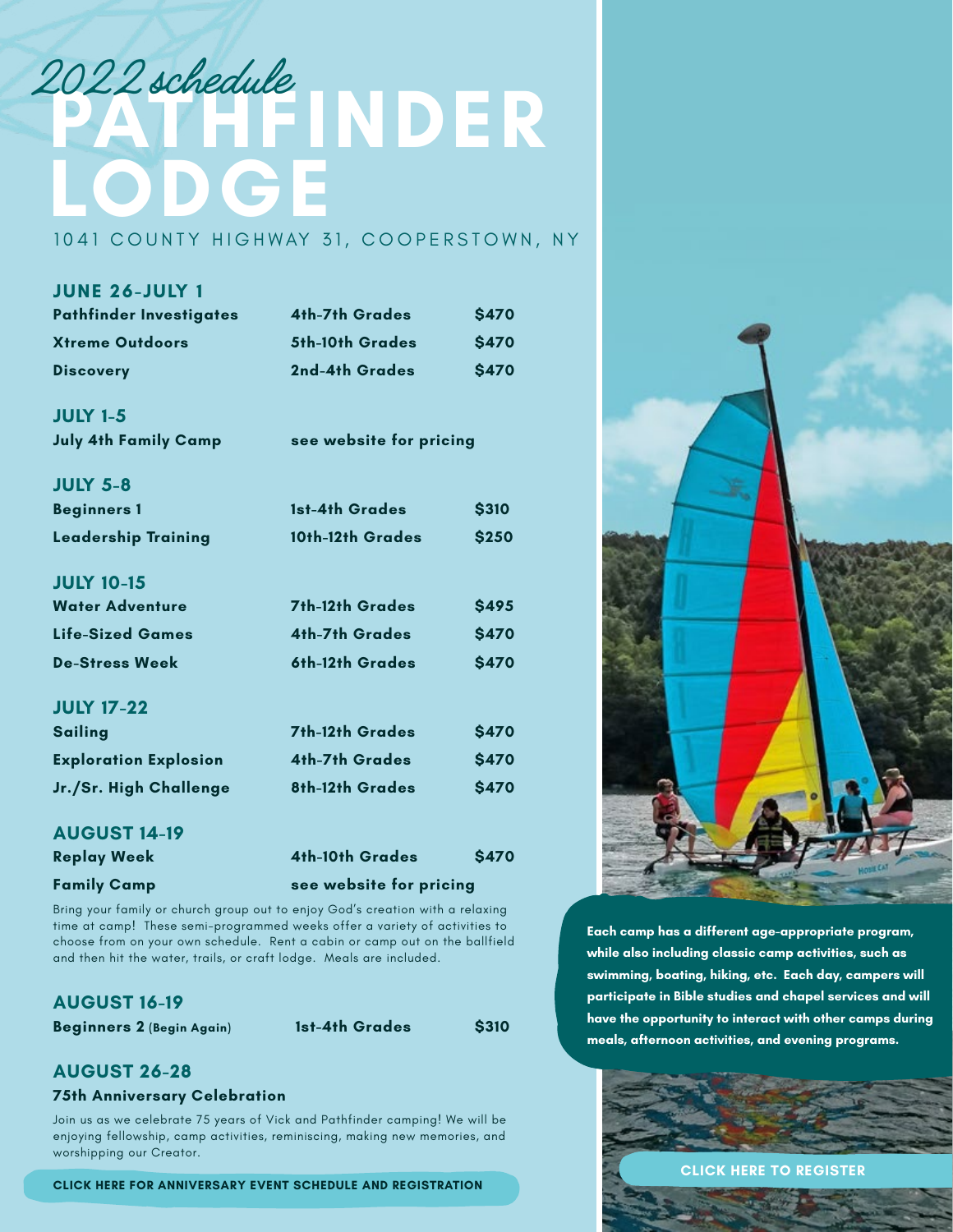

| <b>JULY 24-29</b>        |                        |             |
|--------------------------|------------------------|-------------|
|                          | <b>7th-12th Grades</b> |             |
| <b>Mission Possible</b>  |                        | <b>S460</b> |
| <b>Frontier Girls</b>    | 3rd-7th Grades         | <b>S435</b> |
| <b>JULY 26-29</b>        |                        |             |
| <b>Beginners</b>         | 1st-4th Grades         | <b>S310</b> |
| <b>JULY 31-AUGUST 5</b>  |                        |             |
| <b>Frontier Boys</b>     | 3rd-7th Grades         | <b>S435</b> |
| <b>Vick Investigates</b> | 3rd-7th Grades         | <b>S435</b> |
| <b>Wet and Wild</b>      | <b>7th-12th Grades</b> | <b>S435</b> |
| <b>AUGUST 7-12</b>       |                        |             |
| <b>Splash Camp</b>       | 3rd-7th Grades         | <b>S435</b> |





#### **AUGUST 26-28**

#### **75th Anniversary Celebration (at Pathfinder)**

Join us as we celebrate 75 years of Vick and Pathfinder camping! We will be enjoying fellowship, camp activities, reminiscing, making new memories, and worshipping our Creator. This event celebrates both camps and takes place at our sister camp, Pathfinder Lodge.

**[CLICK HERE FOR ANNIVERSARY EVENT SCHEDULE AND REGISTRATION](http://www.vpccministries.org/pathfinder-lodge/pathfinder75/)**

**Surviving Frontier 8th-12th Grades \$435**

**Each camp has a different age-appropriate program, while also including classic camp activities, such as swimming, boating, hiking, etc. Each day, campers will participate in Bible studies and chapel services and will have the opportunity to interact with other camps during meals, afternoon activities, and evening programs.** 

#### **[CLICK HERE TO REGISTER](http://vpccministries.org/summer-camp)**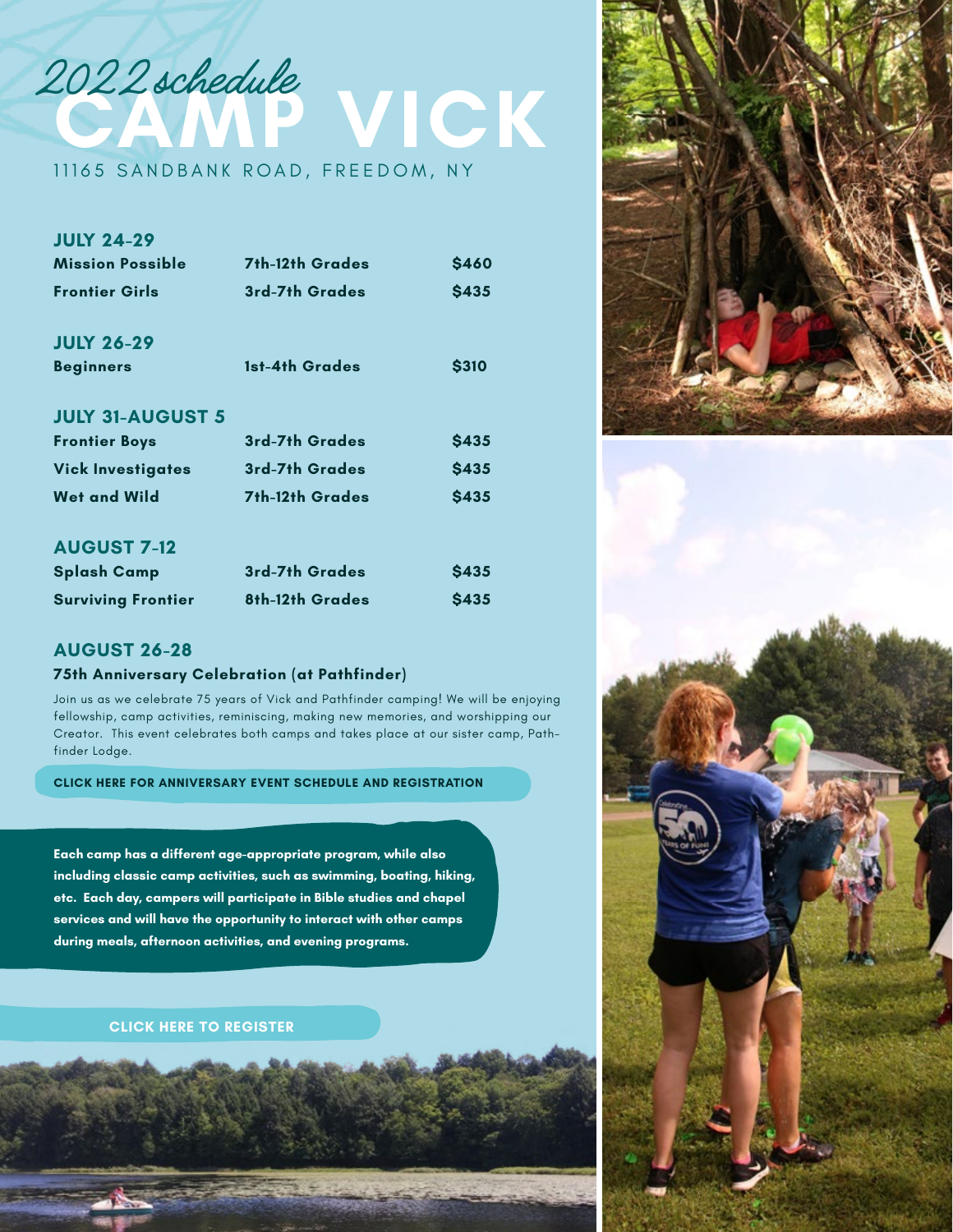### **ELEMENTARY OPPORTUNITIES**

PLEASE REFER TO THE CAMP SCHEDULE TO FIND SPECIFIC GRADE REQUIREMENTS FOR EACH CAMP



#### **PATHFINDER LODGE INVESTIGATES (JUNE 26-JULY 1)**

Join our investigative team and solve the challenge of the week. Find fingerprints, cast footprints, and use deductive reasoning to uncover the mystery. As you discover the answers to your investigation, there will be discussions on conviction and grace.

#### **XTREME OUTDOORS (JUNE 26-JULY 1)**

Learn survival skills, experience tent camping, and cook outdoors while completing daily challenges as a group. This session develops a self-sufficient group integrating both on- and off-site activities.

#### **DISCOVERY (JUNE 26-JULY 1)**

Come and try everything that camp has to offer. Make new friends, play games, make crafts, hone new skill, discover nature, and deepen your relationship with God.

#### **BEGINNERS (JULY 5-8 & AUGUST 16-19)**

This unique program is designed to give younger campers a positive camping experience in a supportive Christian environment. The shortened session gives first-time campers a good introduction to overnight camping. Cabin groups are small to facilitate more personal counselor-camper interaction. Please note that registration discounts do not apply to this session.

#### **LIFE-SIZED GAMES (JULY 10-15)**

During the week you will play your favorite games… AS BIG AS LIFE! Imagine board games, table sports, and hobbies in a way you can only experience them at camp- HUGE. Engage in friendly competition, including camper vs staff, and explore the fun and wacky ways to play.

#### **EXPLORATION EXPLOSION (JULY 17-22)**

Let's explore the world around and above us, examining how some elements work together and others not so well. This week of fun and discovery will be hands-on and, at times, a bit messy!

#### **REPLAY WEEK (AUGUST 14-19)**

"Let's do it again!" That's the cry we hear from people having fun. This week of camp will be some of the best events of the summer- all wrapped up in one week. We will be keeping track of the best of the best during the camp season and redo those activities. It will be fun for campers as each day will be a new surprise!



#### **FRONTIER GIRLS/BOYS (JULY 24-29 / JULY 31-AUGUST 5)**

Held at our Frontier Facility in two unique sessions, this adventure camp exposes boys and girls to the "real" outdoors. Without electricity or shower houses, campers learn to survive in the wilderness, learning to build fires, cooking basic meals, practicing boating and canoeing techniques, and learning first aid basics.

#### **BEGINNERS (JULY 26-29)**

\*See description above

#### **VICK INVESTIGATES (JULY 31-AUGUST 5)**

There is a mystery to solve at Camp Vick! Come help us solve the Great Camp Caper as we explore and have fun finding clues and working as a team. Use your deductive skills and inquiring mind to crack the codes, solve the mystery, and find the culprit.

#### **SPLASH CAMP (AUGUST 7-12)**

Just as the name implies, everything we'll do involves water in some way. Just how many activities can we invent that will require water? Games in the pool! Games in the lake! Games on land! Come ready to get wet and join us for one of the most popular weeks at camp.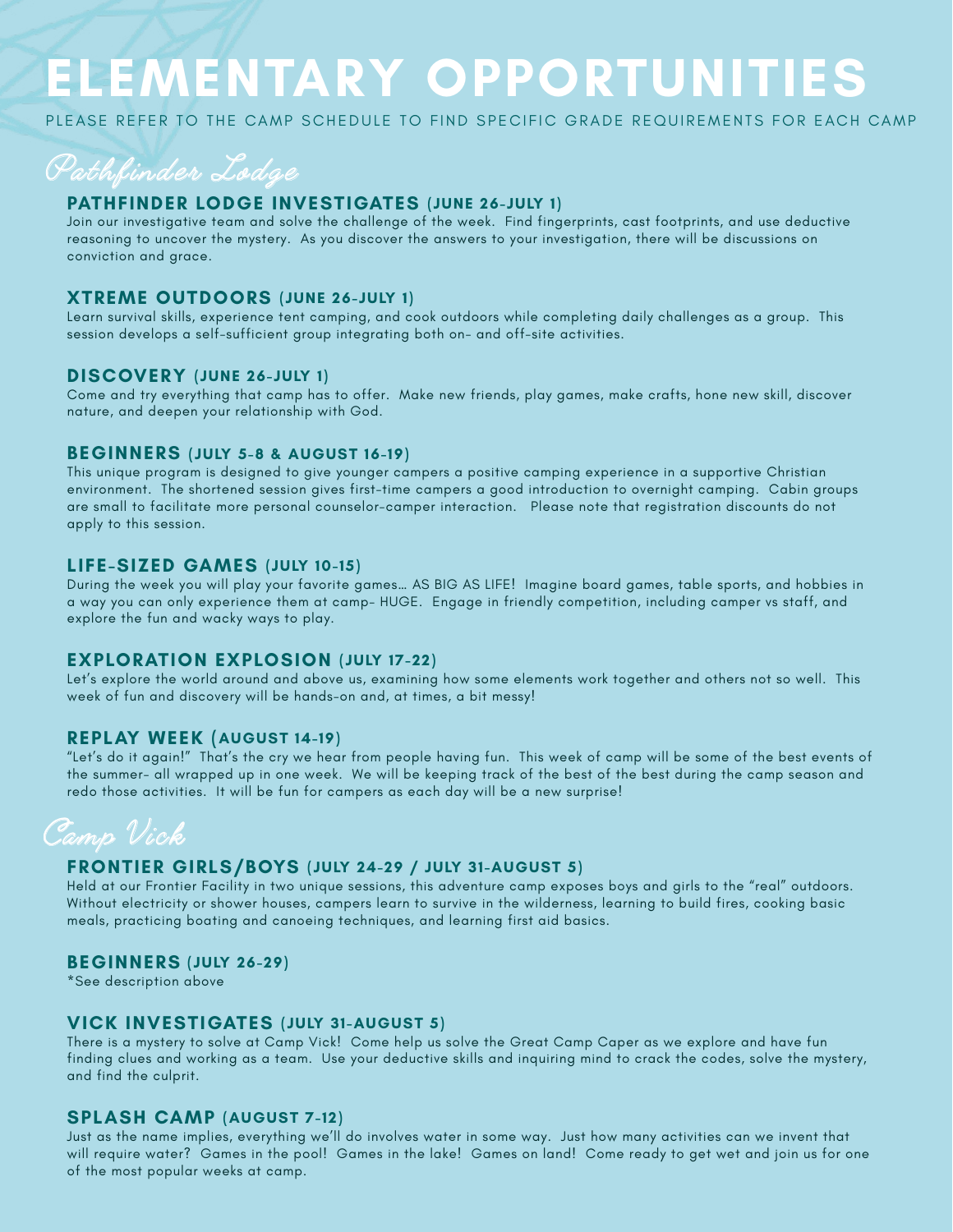## **JR.** & **SR. HIGH OPPORTUNITIES**

PLEASE REFER TO THE CAMP SCHEDULE TO FIND SPECIFIC GRADE REQUIREMENTS FOR EACH CAMP

Pathfinder Lodge

#### **PATHFINDER LODGE INVESTIGATES (JUNE 26-JULY 1)**

Join our investigative team and solve the challenge of the week. Find fingerprints, cast footprints, and use deductive reasoning to uncover the mystery. As you discover the answers to your investigation, there will be discussions on conviction and grace.

#### **XTREME OUTDOORS (JUNE 26-JULY 1)**

Learn survival skills, experience tent camping, and cook outdoors while completing daily challenges as a group. This session develops a self-sufficient group integrating both on- and off-site activities.

#### **LEADERSHIP TRAINING (JULY 5-8)**

This is an intensive training to teach teenagers how to be leaders in today's world as well as in today's church. Participants will also learn specific leadership skills for the camp community. This training is designed to provide leadership skills that are useful outside the camp setting, using camp activities as an experiential learning environment. After completing the training week, attendees may be asked to be a leader-in-training during a week of camp later in the summer, where they will be able to utilize the newly-learned skills, benefitting from further hands-on experience under the close supervision of proven leaders. They will also have opportunities to work with a variety of leaders to see how different leadership styles work in various activities.

#### **WATER ADVENTURE (JULY 10-15)**

Experience a week of aquatic adventure, including snorkeling, water skiing, tubing, canoeing, kayaking, sailing, water polo, and more. Every day is a different adventure — arrive ready to get wet and have an awesome week on the water!

#### **LIFE-SIZED GAMES (JULY 10-15)**

During the week you will play your favorite games… AS BIG AS LIFE! Imagine board games, table sports, and hobbies in a way you can only experience them at camp—HUGE. Engage in friendly competition, including camper vs staff, and explore the fun and wacky ways to play.

#### **DE-STRESS WEEK (JULY 10-15)**

Come and experience a whole mindfulness week which will engage you Body, Mind, and Spirit, allowing you to relax and be renewed. We all need time to detach from our busy lives and make a connection with the God who created us to be whole. We will practice Mind Care, Body Care, and Spirit Care in an environment of welcoming fellowship.

#### **SAILING CAMP (JULY 17-22)**

Learn to sail or improve your skills on a sunfish, catamaran, racing boats, and a 25-foot sloop. You will spend the week with sailing experts, piloting as a group or individually. Develop relationships that help you work together and develop abilities. Reasonable swimming skills are required.

#### **EXPLORATION EXPLOSION (JULY 17-22)**

Let's explore the world around and above us, examining how some elements work together and others not so well. This week of fun and discovery will be hands-on and, at times, a bit messy!

#### **JR./SR. HIGH CHALLENGE (JULY 17-22)**

Come ready to be spiritually, physically, and mentally challenged in a fun and adventurous environment! In addition to faith-building challenges, this week is full of teambuilding, individual and group challenge activities, snorkeling, sailing, canoeing, and a ropes course.

#### **REPLAY WEEK (AUGUST 14-19)**

"Let's do it again!" That's the cry we hear from people having fun. This week of camp will be some of the best events of the summer- all wrapped up in one week. We will be keeping track of the best of the best during the camp season and redo those activities. It will be fun for campers as each day will be a new surprise!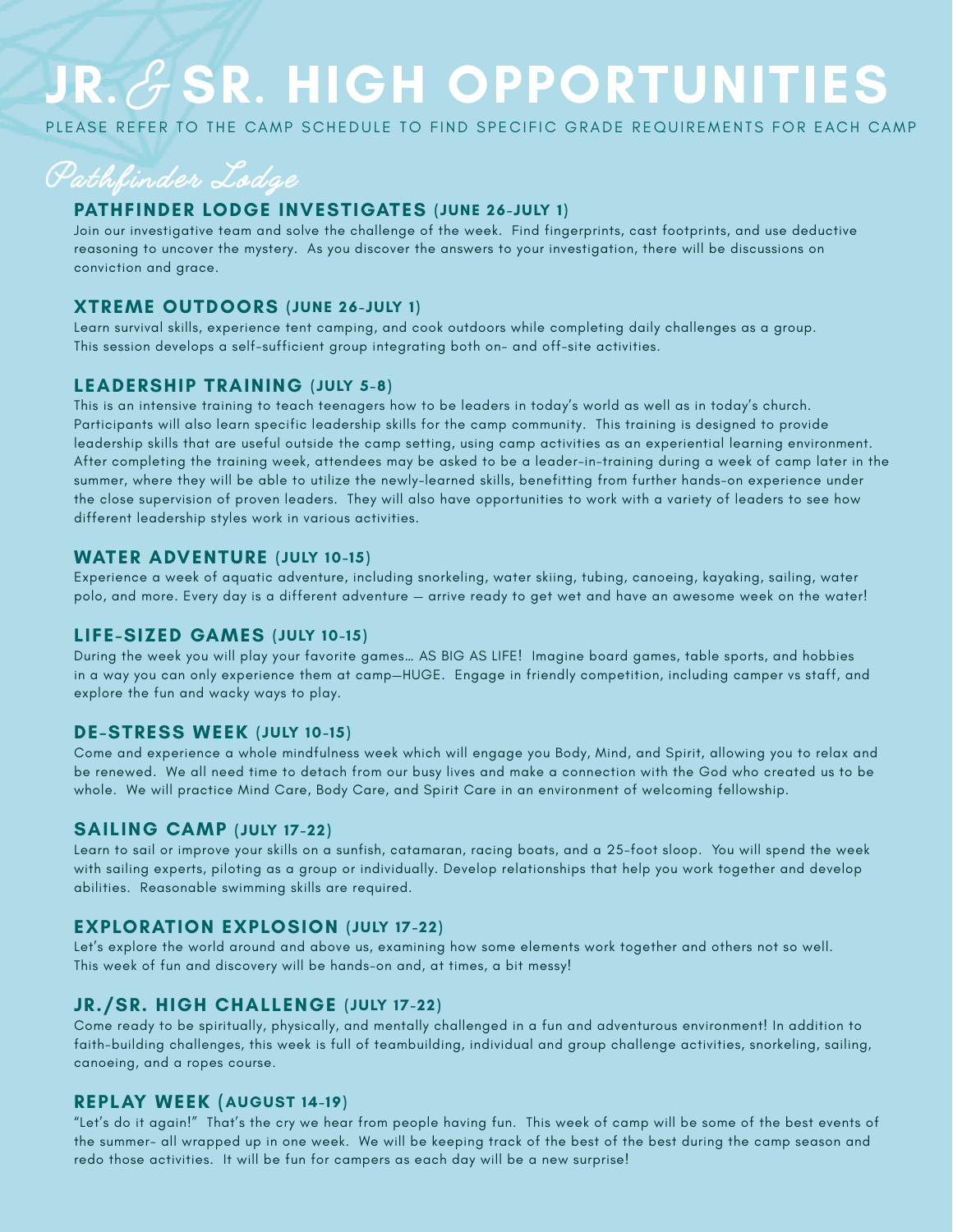## **JR.** & **SR. HIGH OPPORTUNITIES**

PLEASE REFER TO THE CAMP SCHEDULE TO FIND SPECIFIC GRADE REQUIREMENTS FOR EACH CAMP

Camp Vick

#### **MISSION POSSIBLE (JULY 24-29)**

Are you ready for a challenge? Spend a week at camp in an epic battle of wits, strength, and courage. Participate in a weeklong mission with your team, as we solve clues, engage in group and individual challenges, and have a BLAST! This week includes a day trip to KINGDOM BOUND at Darien Lake Amusement Park!

#### **FRONTIER GIRLS/BOYS (JULY 24-29 / JULY 31-AUGUST 5)**

Held at our Frontier Facility in two unique sessions, this adventure camp exposes boys and girls to the "real" outdoors. Without electricity or shower houses, campers learn to survive in the wilderness, learning to build fires, cooking basic meals, practicing boating and canoeing techniques, and learning first aid basics.

#### **VICK INVESTIGATES (JULY 31-AUGUST 5)**

There is a mystery to solve at Camp Vick! Come help us solve the Great Camp Caper as we explore and have fun finding clues and working as a team. Use your deductive skills and inquiring mind to crack the codes, solve the mystery, and find the culprit.

#### **WET & WILD (JULY 31-AUGUST 5)**

Similar to Splash Camp, but for the older campers. Play games, complete challenges, and engage in friendly competition on, in, and around the water. Come prepared to get wet and wild!

#### **SPLASH CAMP (AUGUST 7-12)**

Just as the name implies, everything we'll do involves water in some way. Just how many activities can we invent that will require water? Games in the pool! Games in the lake! Games on land! Come ready to get wet and join us for one of the most popular weeks at camp.

#### **SURVIVING FRONTIER (AUGUST 7-12)**

Can you be the ultimate survivor? Compete as part of a team in daily challenges and reward competitions. Build your own shelters and fires, cook your own meals, and enjoy this unique Frontier Survivor program. Each night you will gather together for a torch ceremony on your quest to learn what it takes to be the Ultimate Survivor!

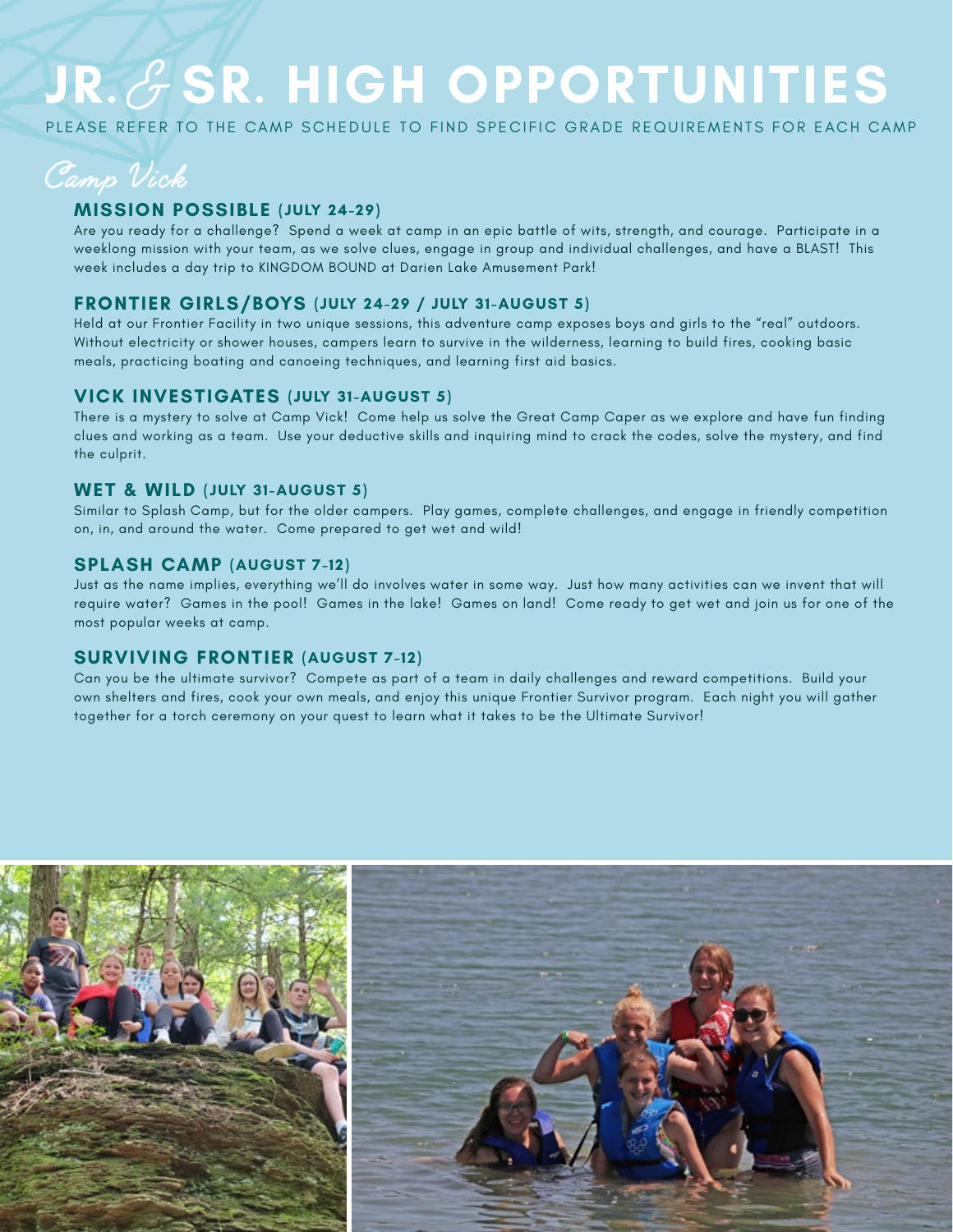

Pathfinder Lodge is located on the eastern shores of Otsego Lake, approximately 5 miles from the village of Cooperstown, NY. Activities that are commonly enjoyed at Pathfinder include swimming, boating, hiking, beachside campfires, sports, games, nature study, and arts & crafts. There are classroom spaces, outdoor learning areas, ballfield, a full dining hall and cabin-style accommodations. Chapel services and Bible studies can be enjoyed inside or at the peaceful and picturesque outdoor Chapel. We are available for camping, retreats, family reunions, weddings, and events.

Rentals are available from Memorial Day Weekend through Columbus Day Weekend when camp or other scheduled events are not in session. **Please contact the camp office to make your reservation today!**

 $\infty$ ,  $\infty$ ,  $\infty$ 

| <b>RENTAL RATES</b>                                                                         |                 |                  |              |                                                          | Cvent Ochedule                          |  |
|---------------------------------------------------------------------------------------------|-----------------|------------------|--------------|----------------------------------------------------------|-----------------------------------------|--|
| <b>Tent/Camper</b>                                                                          |                 | \$25/night       |              |                                                          | Please inquire as rates may differ from |  |
| <b>Cabin with Shared Washhouse</b><br>(Heavenly Heights, each cabin sleeps 10)              |                 | \$55/night       |              | regular rental rates.                                    |                                         |  |
| <b>Cabin with Private Bathroom</b><br>(Fairbrother or Foulk cabins, each sleeps 8)          |                 | \$60/night       |              | <b>MAY 7 &amp; 14</b><br><b>Camp Work Days</b>           | Volunteer opportunity - no charge       |  |
| <b>Foulk Lodge</b><br>(Includes all three cabins and upstairs common room)                  |                 | \$200/night      |              | <b>MAY 20-22</b><br><b>Spring Youth Retreat</b>          |                                         |  |
| <b>Chalet</b><br>(Historic cabin with two rooms, private bathroom, and fireplace. Sleeps 8) |                 | \$100/night      |              | <b>JULY 1-5</b><br><b>July 4th Family Camp</b>           |                                         |  |
| <b>DAY USE</b>                                                                              | <b>FULL DAY</b> | <b>HALF DAY</b>  |              | <b>JULY 22-25</b>                                        |                                         |  |
| <b>Dining Hall</b>                                                                          | \$350           | <b>\$230</b>     |              | <b>Baseball Hall of Fame</b><br><b>Induction Weekend</b> |                                         |  |
| <b>Foulk Common Room</b>                                                                    | \$175           | <b>\$110</b>     |              |                                                          |                                         |  |
| <b>Craft Lodge</b>                                                                          | \$290           | \$175            |              | <b>AUGUST 14-19</b>                                      |                                         |  |
| Chapel                                                                                      | \$150           | \$90             |              | <b>Family Camp</b>                                       |                                         |  |
| <b>Ball Field</b>                                                                           | \$100           | \$70             |              | <b>AUGUST 26-28</b>                                      |                                         |  |
| <b>Entire Facility</b>                                                                      | \$800           | \$500            |              |                                                          | <b>75th Anniversary Celebration</b>     |  |
| <b>DAILY MEAL RATES</b>                                                                     | <b>FULL</b>     | <b>BREAKFAST</b> | <b>LUNCH</b> | <b>DINNER</b>                                            | <b>SNACK</b>                            |  |
| Ages 13+                                                                                    | \$40/person     | \$11             | \$14         | <b>\$16</b>                                              | \$6                                     |  |
| <b>Ages 5-12</b>                                                                            | \$35/person     | \$9              | \$11         | \$14                                                     | \$6                                     |  |
| <b>Under Age 5</b>                                                                          | <b>FREE</b>     |                  |              |                                                          |                                         |  |

\*Full Meal Plan includes 3 meals, snack, plus coffee and hot/cold water throughout the day.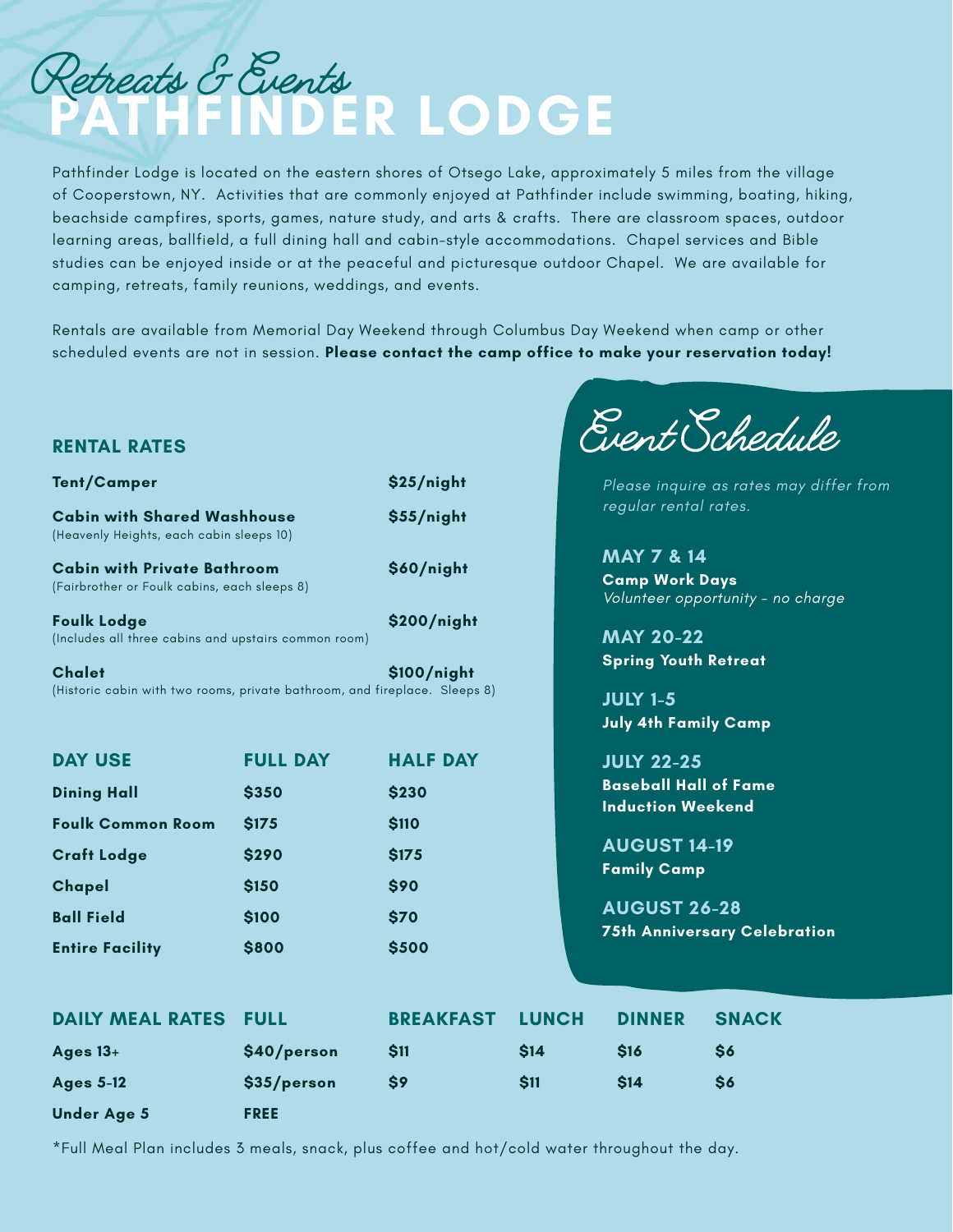

Camp Vick sits on over 200 acres that include rolling hills, mixed forests, and Skim Lake. Activities that are commonly enjoyed at Camp Vick include camping, swimming in our in-ground pool, canoeing, hiking, campfires, sports, games, nature study, and arts & crafts. There are classroom spaces, outdoor learning areas, ballfield, a full dining hall and a campground that will accommodate tents, campers, and RVs. Chapel services and Bible studies can be enjoyed inside or at the peaceful and picturesque outdoor Chapel area. We are available for camping, retreats, family reunions, weddings, and events.

Rentals are available from Memorial Day Weekend through Columbus Day Weekend. Day Use rentals are not available when camp or other scheduled events are in session.

**Please contact the camp office to make your reservation today!**

| <b>RENTAL RATES</b>     | <b>PER NIGHT</b> | <b>PER MONTH</b> | <b>SEASONAL</b>                             |               |              |  |
|-------------------------|------------------|------------------|---------------------------------------------|---------------|--------------|--|
| <b>Tent</b>             | \$25             | \$500            | \$1,200 (\$1,000 if registered by 5/1/2022) |               |              |  |
| <b>Camper/RV</b>        | \$30             | \$700            | \$1,500 (\$1,200 if registered by 5/1/2022) |               |              |  |
|                         |                  |                  |                                             |               |              |  |
| <b>DAY USE</b>          | <b>FULL DAY</b>  | <b>HALF DAY</b>  |                                             |               |              |  |
| <b>Dining Hall</b>      | \$215            | \$110            |                                             |               |              |  |
| <b>Ball Field</b>       | \$115            | \$60             |                                             |               |              |  |
| <b>DAILY MEAL RATES</b> | <b>FULL</b>      | <b>BREAKFAST</b> | <b>LUNCH</b>                                | <b>DINNER</b> | <b>SNACK</b> |  |
| Ages $13+$              | \$40/person      | \$11             | \$14                                        | \$16          | \$6          |  |
| <b>Ages 5-12</b>        | \$35/person      | \$9              | \$11                                        | \$14          | \$6          |  |
| <b>Under Age 5</b>      | <b>FREE</b>      |                  |                                             |               |              |  |

\*Full Meal Plan includes 3 meals, snack, plus coffee and hot/cold water throughout the day.

Event Schedule

Please inquire as rates may differ from regular rental rates.

**MAY 7 & 14 AUGUST 26-28 Camp Work Days 75th Anniversary Celebration**

Volunteer opportunity - no charge Celebration will be held at Pathfinder